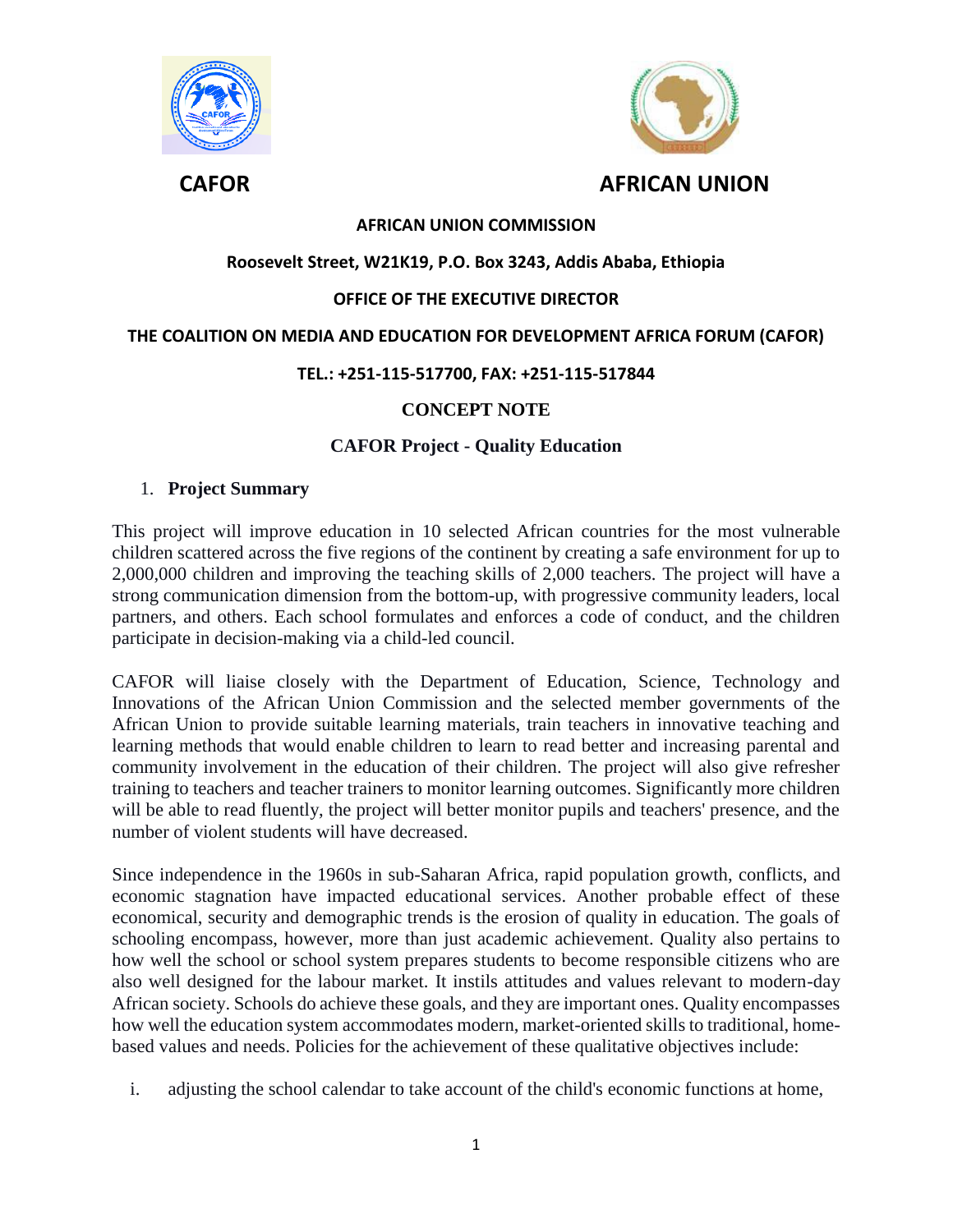- ii. giving first instruction in the child's mother tongue,
- iii. integrating subjects around the life of the child and his community, and
- iv. involving students in applying theory so that learning has utility beyond that of qualifying individuals for the next level of education.

These changes encourage children to look at and react to their environment in new and more productive ways.

# **2. Problem Relevance**

Over the past two decades, Africa has experienced some of the most dramatic increases in primary school enrolment rates of any region worldwide. Though there is still room for progress, the fact remains that more children are going to school, adolescents stay in school, and girls are increasingly enjoying the same educational opportunities as boys. But that does not necessarily make school mean more learning and better lives. Researchers and policymakers have become concerned that there is an unintended consequence of the increase in the number of children going to school: a decline in education quality and the well-known benefits of education. As more students enroll, they are being squeezed into existing schools rather than in newly built institutions. When there are more children in a single classroom, already scarce educational resources are spread thin, and learning may suffer.

Today, the cognitive achievement of African students remains low by world standards and the evidence points to a decline in recent years. However, much of this evidence is indirect. It focuses on quantities of particular inputs (mostly books and other learning materials, management, and maintenance of capital assets) and their recent decline relative to other inputs (especially teachers).

However, providing quality education is more than just a question of resources. From parents and pupils' points of view, quality education requires relevance to local needs, adaptability to local conditions, and flexibility in addressing cultural obstacles.

Another reason for the low education rates in Africa is the lack of proper schooling facilities and unequal education opportunities across countries. Many schools across Africa find it hard to employ teachers due to the low pay and lack of suitable people. This factor is particularly true for schools in remote areas. Most people who manage to receive education would prefer to move to big cities or overseas where more opportunities and higher pay await. Thus, there will be overly large class sizes and a high average number of students per teacher.

Moreover, the teachers are usually those unqualified with few teaching aids and textbook provision. Due to this, children attending schools in rural areas typically attain more unsatisfactory results in standardized tests than their urban counterparts. Those taking the tests in rural areas score much lower than those in small towns and big cities. This phenomenon shows a lack of equal education opportunity given to children from different parts of the same country. With teachers being less qualified than others in urban areas, the teaching to learning environment takes effect. In one instance, in a rural school in a Southern African country, teachers took the same test as their students, and three-fourths of them had failed. Also, those that do not receive the same education as those in the bigger cities have trouble even after graduation with reading, writing, and doing math.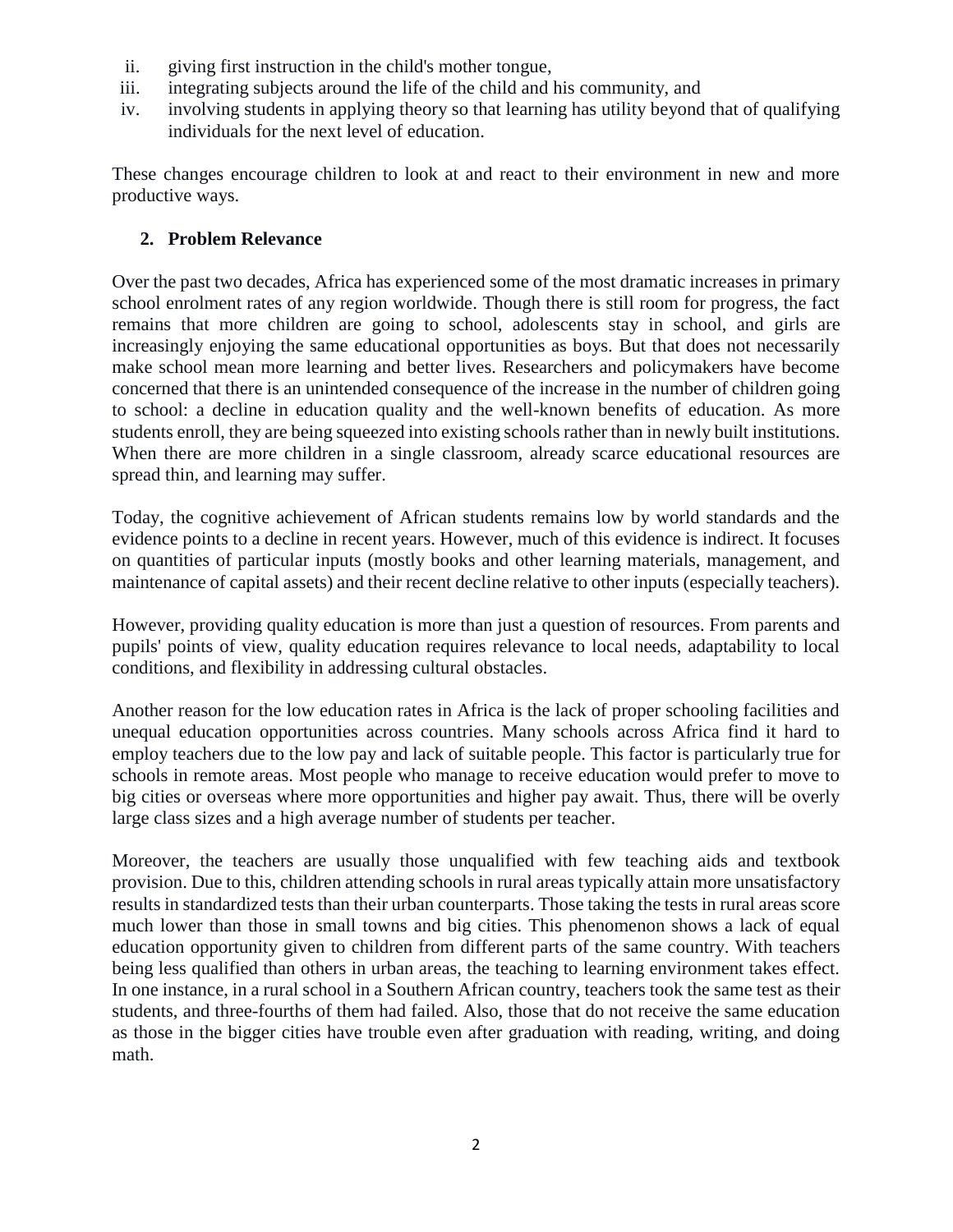In many African countries, ineffective teachers are a constraint on learning, and this problem deserves attention from policymakers. In most of these countries, in-service training is likely to prove more cost-effective than alternative pre-service training programmes in alleviating this problem.

There is strong evidence that increasing instructional materials, particularly textbooks, is the most cost-effective way of raising primary education quality. The scarcity of learning materials in the classroom is the most severe impediment to educational effectiveness in Africa. Undoubtedly, the gap in educational provision between this region and the rest of the world has grown widest. Given that many primary school teachers in Africa have less formal education and teacher training than is usually the case in more developed regions of the world, the use of teachers' guides and other materials designed to assist teachers in the organization of classroom activities could prove incredibly cost-effective. The advantage of such materials is that they supplement the teacher's knowledge and promote the proper sequencing of learning activities in the classroom.

The availability of all such instructional materials has declined in recent years as increased fiscal stringency has led to severe cuts in non-salary expenditures. However, the problem of the scarcity of appropriate teaching materials goes well beyond the availability of funds. Most African countries have yet to develop a national capacity to develop low-cost teaching materials that are pedagogically sound and relevant to the national curriculum.

# 3. **Call to Action:**

The Continental Education Strategy for Africa (CESA 16-25) emphasizes "ensuring inclusive and quality education for all and promoting lifelong learning". It creates a conducive learning environment at all levels, including informal and non-formal settings. According to the CESA, significant improvements in learning quality will significantly impact advancing economic growth in countries. Enhancing quality in human capital also means equity, which requires improving and sustaining progress on gender parity at all levels of education, emphasizing secondary and tertiary education.

Governments and institutions must enhance the capacity of the teacher training system in Africa to provide the large number of qualified teachers necessary for the significantly increased enrolment and improve the quality of education. As teachers' effectiveness is a direct reflection of the quality of training they receive in tertiary institutions, sufficient priority must be given to ensure the quality of teacher education and enable the production of qualified, competent, and motivated teachers.

Another vital input into quality education is good quality textbooks and other teaching/learning materials. There is strong evidence that increasing instructional materials, mainly books, is among the most effective ways to raise primary education quality.

African Governments are challenged with rising demands for secondary and tertiary education as they increase primary enrolment. Universities and colleges in the continent are currently under increasing pressure to admit more students than their staff and infrastructure's capacity. Significant consideration should be given to assuring quality besides the enrolment expansion effort for longterm effectiveness.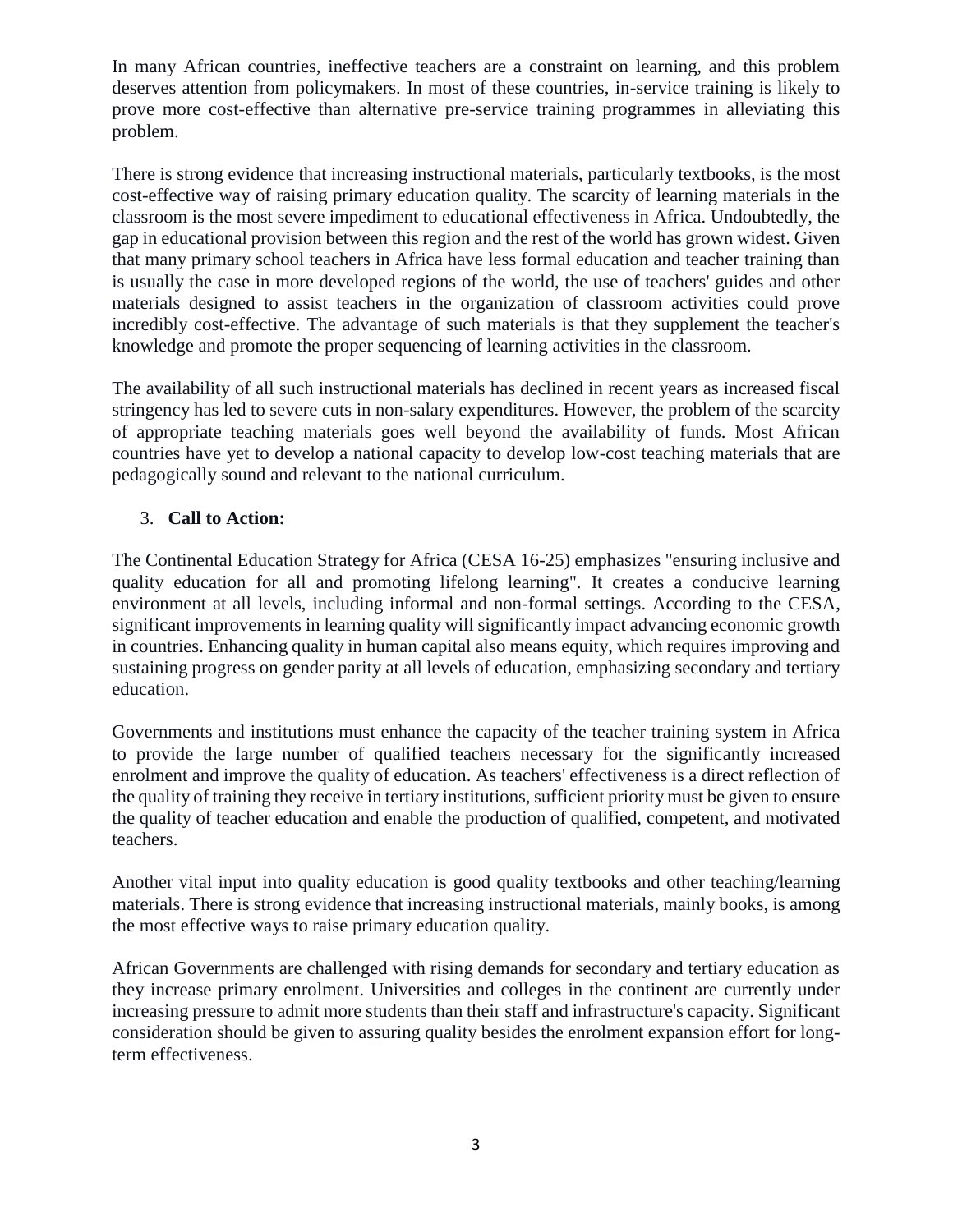There is a necessity to assure the quality of education provision and the effectiveness of teaching and learning. Mechanisms to ensure quality should be put in place within higher learning institutions to enable them to undertake a critical self-evaluation of their programmes and institutional capacity to improve their education provision. It is also essential to establish practical quality assurance capacities at institutional, national, regional, and continental levels.

CAFOR will work with all its members and partners at the regional, country, and sub-national levels to make a strong case for quality education at the continental level. CAFOR will ensure adequate communication with governments of the member states of the African Union, Civil Society Organizations, NGOs, and the private sector in Africa to ensure that there is an adequate understanding of all the issues about quality education for the continent, using the policy frameworks related to the Continental Education Strategy for Africa (CESA 16-25) and the United Nations Sustainable Development Goals (SDGs). CAFOR will call for practical action to ensure lasting solutions to these problems.

# **A. Issues for CAFOR advocacy work with partners**

Through its information and communication strategies and working mainly with the international and African media, CAFOR will work with many of its partners (through workshops, seminars, organized debates and symposiums and special media events) to advocate for quality education around the following dimensions:

- (a) Reducing the number of out-of-school children and improving learning outcomes and supporting all children to access education.
- (b) Better preparedness and response of education systems in emergencies to prevent shocks from undermining accomplishments made in expanding access to education and learning.
- (c) Early learning and early primary education to build solid foundations for learning. To this end, cases will be made for cost-effective models for early learning and pre-primary education, with a focus on children with disabilities and other disadvantaged children.
- (d) Implementing early learning models in emergencies, including early learning and school readiness in education sector plans, and an increase in the budget allocation for early learning of at least 5 per cent would make a massive difference for children.
- (e) Quality inclusive education and adoption of positive attitudes and social norms toward girls' education and inclusive education would ensure the equipping of all adolescents with relevant skills and knowledge for work and life in the 21st century.
- (f) Practical alternative education solutions would equip children who are not attending school with relevant skills and knowledge. CAFOR will support any interventions to provide outof-school children with education options and alternative pathways that enable transfer to formal education.
- (g) Strengthening collaboration between the education and wash (water, sanitation and hygiene) sectors to efficiently and effectively improve water and sanitation solutions in schools, including linkages to school health and nutrition interventions and strengthening the school curriculum.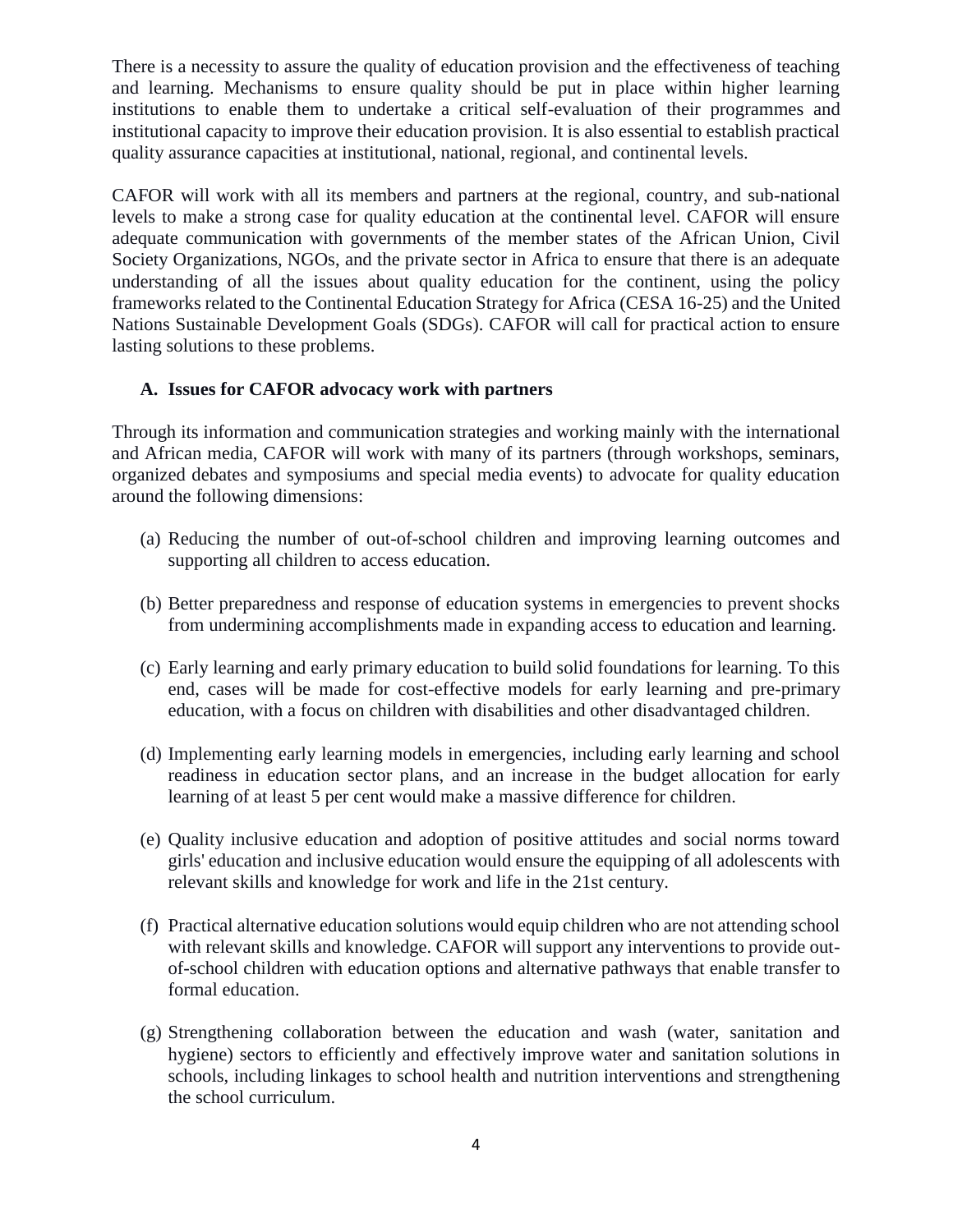- (h) A healthy learning environment would ensure that learners are healthy, well-nourished and ready to participate and learn, and supported in learning by their families and communities.
- (i) Environments that are healthy, safe, protective and gender-sensitive, and provide adequate resources and facilities.
- (j) The content reflected in relevant curricula and materials for the acquisition of basic skills, especially in literacy, numeracy and skills for life, and knowledge in gender, health, nutrition, HIV/AIDS prevention, and peace.
- (k) Processes through which trained teachers use child-centred teaching approaches in wellmanaged classrooms and schools and skillful assessment to facilitate learning and reduce disparities.
- (l) Outcomes that encompass knowledge, skills, and attitudes are linked to national goals for education and positive participation in society.
- (m)Training and better provision of teachers on distance teacher training methods would include correspondence education supplemented by radio and tutorial sessions. In-service training over pre-service training is cost-effectively provided with constructive supervision of the training activity.
- (n) Develop national skills for adapting and editing written school materials. There can be an increased capacity in many countries to write and publish classroom materials as a shortterm objective.

# **B. Sponsorship and Funding:**

CAFOR is seeking sponsorship from partners and multilateral and bilateral agencies, and the private sector to support the management, implementation and monitoring and evaluation of this project in the following ways:

|                |                                                                                                                 | Per Annum        | Period | <b>Personnel</b> |             |
|----------------|-----------------------------------------------------------------------------------------------------------------|------------------|--------|------------------|-------------|
| S. No.         | <b>SUMMARY BUDGET</b>                                                                                           | <b>Unit Cost</b> | (Yrs)  | <b>Deployed</b>  | Total (USD) |
|                | <b>STAFF COSTS</b>                                                                                              |                  |        |                  |             |
|                | Internal Staff Costs- Full Time Staff (2 %                                                                      |                  |        |                  |             |
|                | of total salary costs)                                                                                          | 68636.63         | 5      | 4                | 343183      |
|                | Field Based Experts Costs - Project                                                                             |                  |        |                  |             |
|                | Period & Work                                                                                                   | 30000.00         | 5      | 10               | 1500000     |
| $\overline{2}$ | PROJECT IMPLEMENTATION COSTS                                                                                    |                  |        |                  |             |
|                | Curriculum Development Costs (one time                                                                          |                  |        |                  |             |
|                | costs)                                                                                                          | 25000            |        |                  | 25000       |
|                | Teacher Development - Training in<br>Innovative Learning Methods, Refresher<br>Courses, Workshops, Conferences, |                  |        |                  |             |
|                | <b>Direct Support</b>                                                                                           | 30000            | 5      |                  | 150000      |
|                | Learning Materials Costs - including<br>quality text books, instructional materials                             |                  |        |                  |             |
|                | etc.                                                                                                            | 30000            | 5      |                  | 150000      |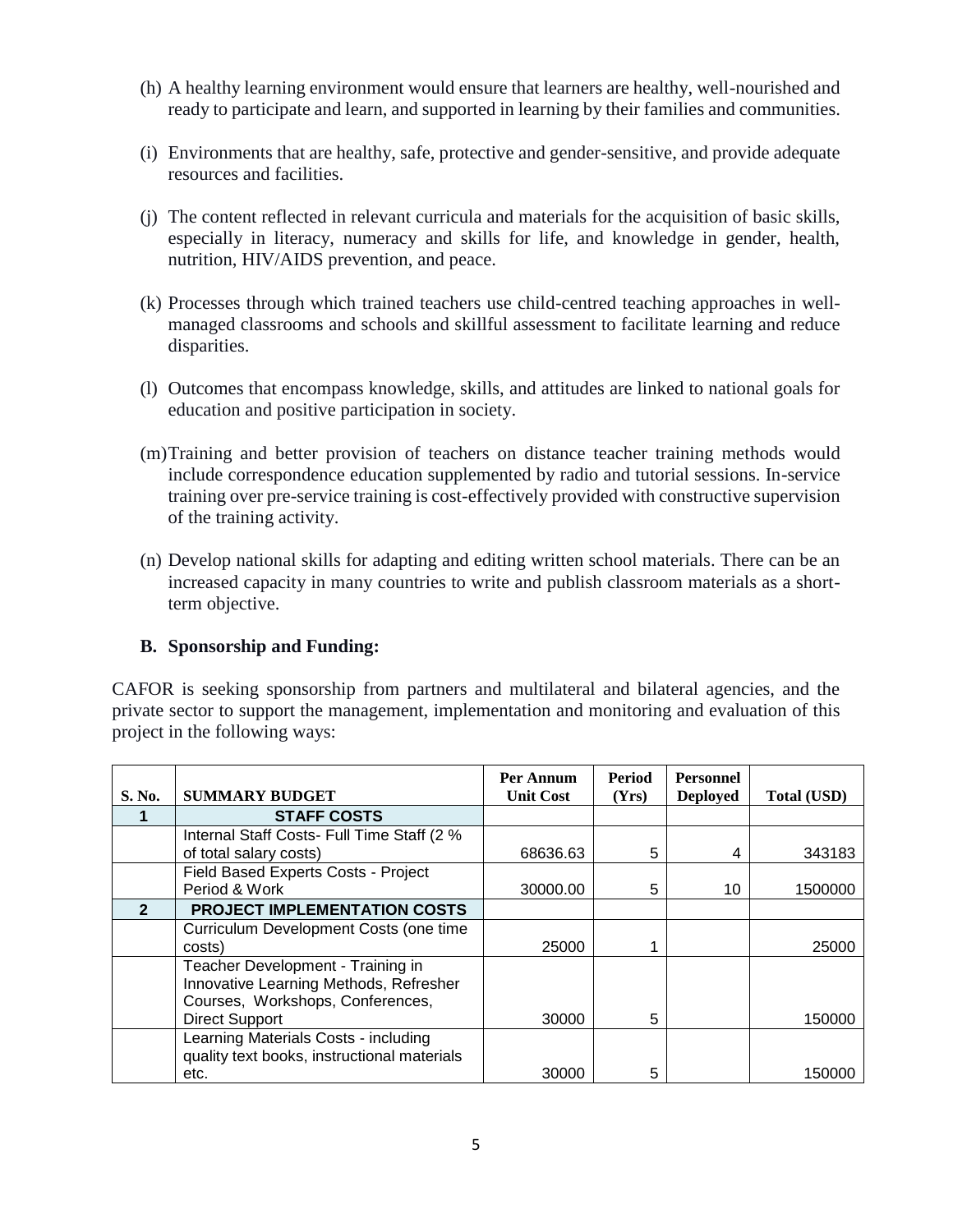|                         | <b>Communication Costs- Monthly Mobile</b><br>Top-Ups, Printouts, Stationery, Shipping, |       |   |    |           |
|-------------------------|-----------------------------------------------------------------------------------------|-------|---|----|-----------|
|                         | Postage, etc (per annum per person)                                                     | 3000  | 5 | 10 | 150000    |
|                         | Monitoring , Evaluation Costs & IT Costs                                                | 4000  | 5 |    | 20000     |
|                         | Associated Costs (Supplies, Equipment                                                   |       |   |    |           |
|                         | Costs, etc)                                                                             | 50000 | 5 |    | 250000    |
|                         | Operational Costs - Office Set-up Costs,<br>Office Equipment, Etc                       | 40000 | 1 |    | 40000     |
|                         | Local community sensitization on quality<br>education for children                      | 20000 | 5 |    | 100000    |
|                         | Workshops, seminars and other events to<br>advocate for improved quality of             |       |   |    |           |
|                         | education & share best practices                                                        | 25000 | 5 |    | 125000    |
|                         | Deployement of field staff / officers (per                                              |       |   |    |           |
|                         | month)                                                                                  | 500   | 5 | 20 | 600000    |
| 3                       | <b>TRAVEL&amp; TRANSPORTATION COSTS</b>                                                 |       |   |    |           |
|                         | <b>Travel Insurance</b>                                                                 | 1350  | 5 | 14 | 94500     |
|                         | Per Diems per day for internal staff                                                    | 260   | 5 | 14 | 18200     |
|                         | Per Diems per day for international staff                                               | 260   | 5 | 10 | 13000     |
|                         | Local Travel Costs per month                                                            | 1000  | 5 | 14 | 840000    |
|                         | <b>International Travel Costs</b>                                                       | 600   | 5 | 14 | 84000     |
| $\overline{\mathbf{4}}$ | <b>TOTAL AMOUNT</b>                                                                     |       |   |    | 4,502,883 |
|                         |                                                                                         |       |   |    |           |
| 5                       | <b>MISCELLANEOUS EXPENDITURE</b>                                                        |       |   |    |           |
|                         | Calculated at 15% of TOTAL Amount                                                       |       |   |    | 675,432   |
| 6                       | <b>GRAND TOTAL</b>                                                                      |       |   |    | 5,178,316 |

Sponsors may expect recognition in a few ways:

- Sponsors may be included in a roll of honour, hosted on the CAFOR website [www.cafor.org,](http://www.cafor.org/) with the African Union's recognition.
- Sponsors will be recognized in presentations at conferences and meetings as having supported education in Africa.
- Should a sponsor wish to remain anonymous, this will be respected by CAFOR.

# **4. Conclusion:**

The safest investment in educational quality in most countries is to secure adequate books and supplies. These effectively raise test scores and, almost invariably, have suffered from underinvestment about teachers' investments. Other areas that appear to have potential include:

- i. school feeding and health programmes,
- ii. the intensive use of radio ("interactive radio"),
- iii. teachers' in-service education in subject matter skills, and
- iv. strengthened inspection and supervision systems.

Besides, beneficial strategies that would improve quality in educational provision include regular professional development through brief pieces of training, with follow-up and refresher meetings, changing mindsets from traditional teaching to more active, student-focused approaches, accurate